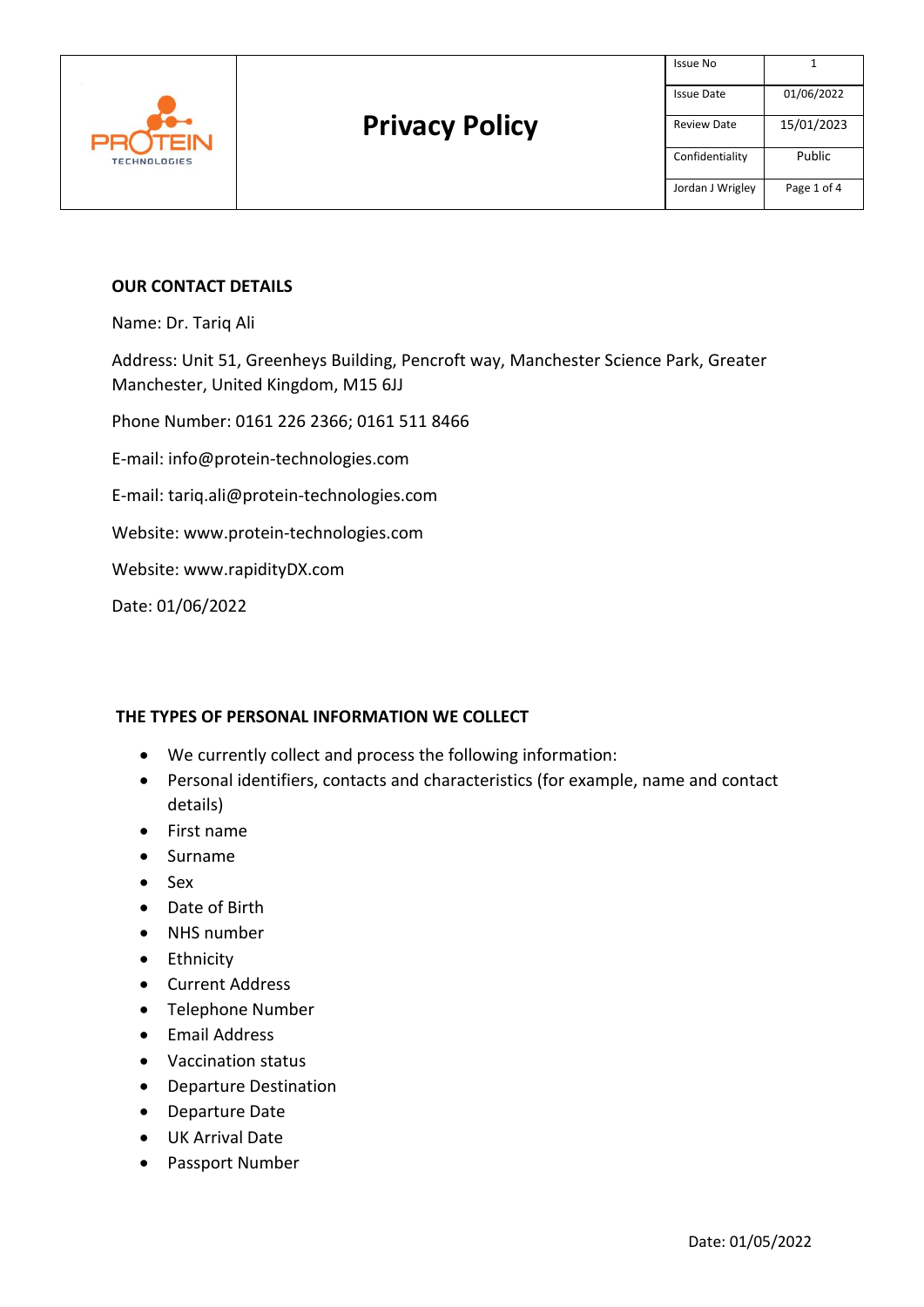

### **How we get the personal information and why we have it**

Most of the personal information we process is provided to us directly by you for one of the following reasons:

- To register a booking.
- To create a Fit-To-Fly, Test-To-Release or general test certificate.
- To inform Public Health England, UKHSA and/or other regulatory health body of the individuals tested by our laboratory for the purpose of track and trace programmes.

We also receive personal information indirectly, from the following sources in the following scenarios:

- Pharmacies providing swabbing services.
- Airlines and travel agents offering our testing services.

We use the information that you have given us in order to complete requested services and inform customers of their test results.

We may share this information with Public Health England.

Under the UK General Data Protection Regulation (UK GDPR), the lawful bases we rely on for processing this information are:

**Contractual Obligation**: We have entered an agreement with yourself to provide services and are required to process your personal information in order to perform the agreed services and up-hold the contract.

**Legitimate interests**: It is necessary to process your information for legitimate interests (or those of a third party) and your interests and fundamental rights do not override those interests.

**Legal Obligation**: It is necessary to process your personal information to comply with a legal requirement. For example, reporting positive test results to Public Health England.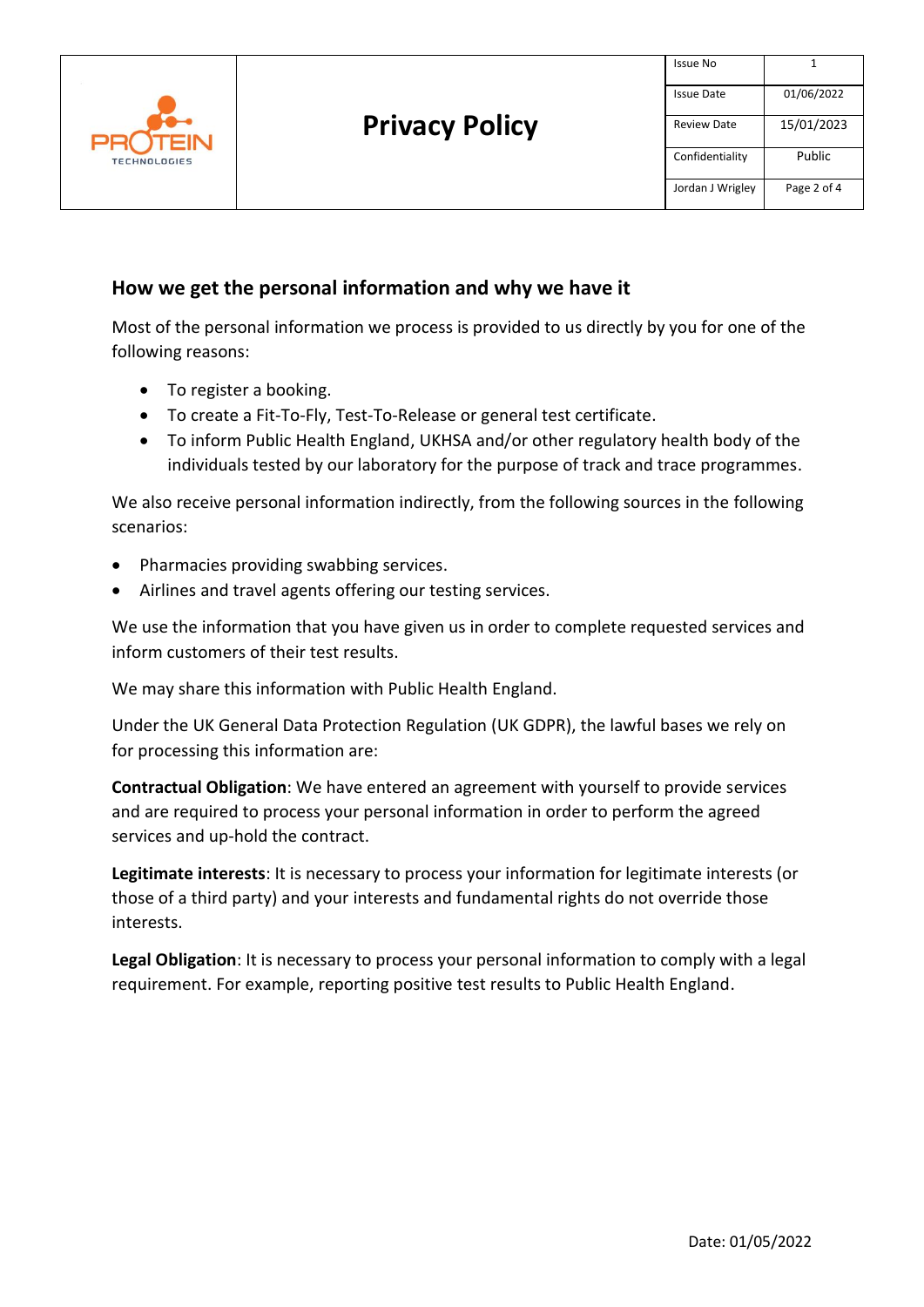

# **HOW WE STORE YOUR PERSONAL INFORMATION**

Your information is securely stored.

We keep all electronic records of Personal information (detailed on Page 1) for 3 years. Paper records are stored securely for 6 months at our main office (Unit 51 Greenheys Building, M15 6JJ). Paper records are cross-shredded removing any identifiable information before being sent for recycling. Electronic records are also disposed of in a manner to remove all identifiable information and ensure personal data cannot be retrieved.

# **YOUR DATA PROTECTION RIGHTS**

Under data protection law, you have rights including:

**Your right of access** - You have the right to ask us for copies of your personal information.

**Your right to rectification** - You have the right to ask us to rectify personal information you think is inaccurate. You also have the right to ask us to complete information you think is incomplete.

**Your right to erasure** - You have the right to ask us to erase your personal information in certain circumstances. Note, however, that we may not be able to comply with your request of erasure for specific legal reasons which will be notified to you, if applicable, at the time of your request.

**Your right to restriction of processing** - You have the right to ask us to restrict the processing of your personal information in certain circumstances.

**Your right to object to processing** - You have the the right to object to the processing of your personal information in certain circumstances.

**Your right to data portability** - You have the right to ask that we transfer the personal information you gave us to another organisation, or to you, in certain circumstances.

You are not required to pay any charge for exercising your rights. If you make a request, we have one month to respond to you.

Please contact us at [info@protein-technologies.com,](mailto:info@protein-technologies.com) 0161 226 2366, and or Unit 51 Greenheys Building, Manchester Science Park, UK, M15 6JJ if you wish to make a request.